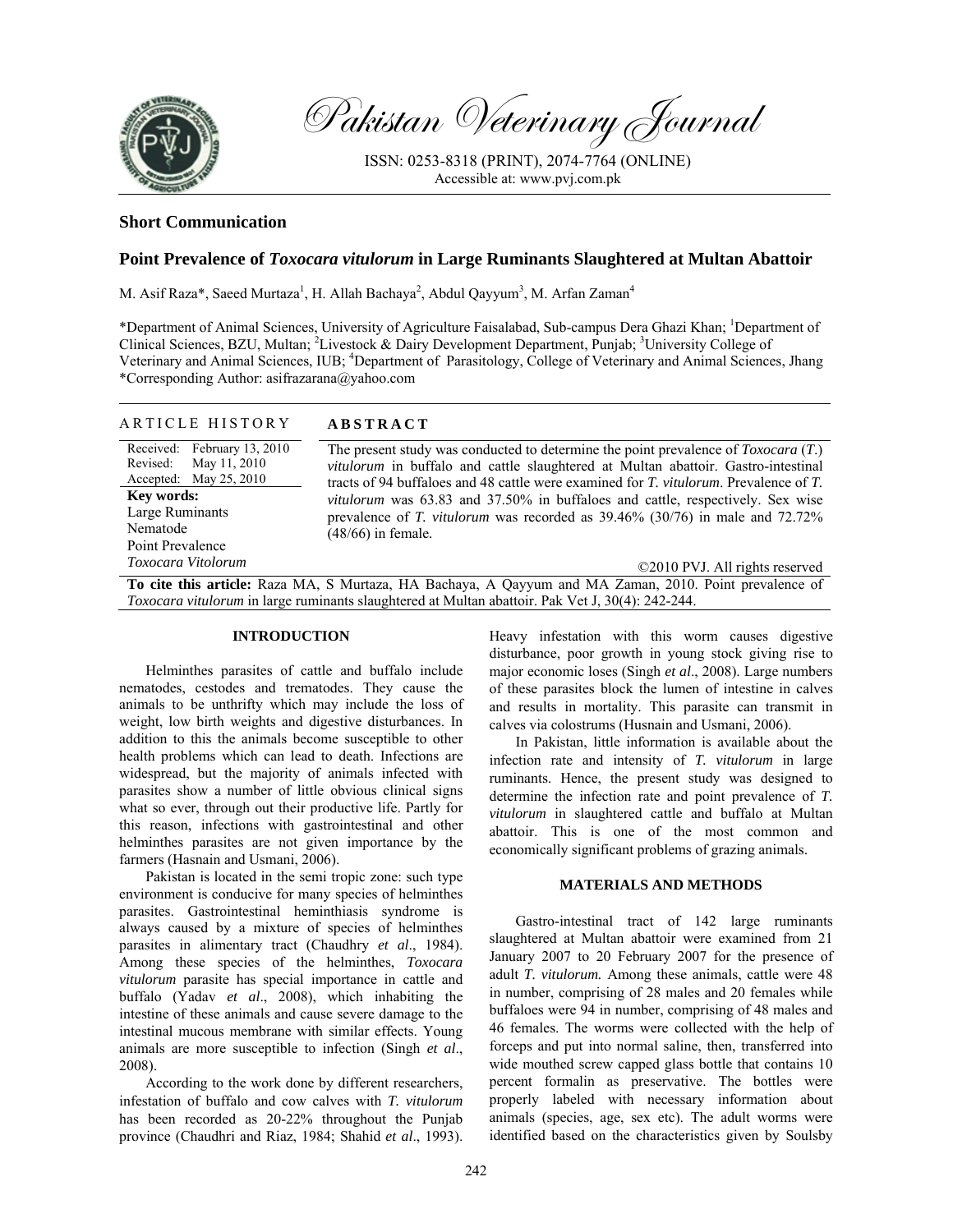(1982). In order to see the magnitude of difference in the prevalence of *T. vitulorum* among cattle and buffalo, the data were analyzed statistically by using Chi-square test (Petrie and Watson, 1999).

#### **RESULTS**

The study revealed that 78 animals out of 142 were infected with *T. vitulorum* and overall prevalence was recorded was 54.93%. The small intestines of 48 cattle were examined, 18 were positive for parasite and prevalence of *T. vitulorum* infestation was 37.50% while 60 out of 94 buffaloes were positive for parasite and prevalence of *T. vitulorum* infestation was 63.83%.

Prevalence of *T. vitulorum* infestation in male animals was 39.46% (30/76) while in female was 72.72% (48/66) as shown in Table 1. Species wise prevalence of *T. vitulorum* infestation was 47.45% (23/48) and 80.43% (37/46) in male and female of buffaloes, respectively. While in cattle the prevalence was recorded 25% (7/28) in male animals and 55% (11/20) in female animals (Table 2).

**Table 1: Sex wise prevalence of** *Toxocara vitulorum*

| <b>Sex</b> | No. of<br>infected<br>animals          | No. of non-<br>infected<br>animals | <b>Percentage</b><br>of infected<br>animal |  |
|------------|----------------------------------------|------------------------------------|--------------------------------------------|--|
| Male       | 30                                     | 46                                 | 39.46                                      |  |
| Female     | 48                                     | 18                                 | 72.72                                      |  |
|            | $\overline{\chi^2}$ = 15.77787, P<0.01 |                                    |                                            |  |

#### **DISCUSSION**

The results of present study revealed an overall infection rate of *T. vitulorum* in large ruminants as 54.93%. These results are resembled with the findings of Barbosa and Corea (1989) who studied the natural parasitism of *T. vitulorum* in buffaloes in Brazil and reported it's prevalence as 52.1%. Similarly, Bachal *et al*. (2002) reported the infection rate of *T. vitulorum* in large ruminants as 33% in Tandojam town and its surroundings.

In this survey, prevalence of *T. vitulorum* was higher in buffalo as compared to cow. There was a significant difference  $(P<0.01)$  in buffalo and cattle indicating that prevalence of *T. vitulorum* is species dependent (Urquhart *et al*., 1996; Liu *et al.*, 2008). The rate of helminthes infection in large ruminants varies from one region of the world to another. The buffalo is the definitive host of *T. vitulorum;* therefore, prevalence of *T. vitulorum* is more in buffalo than that of cattle (Chaudhri and Riaz, 1984; Liu *et al*., 2008; Davila *et al*., 2010).

This study also predicts that female animals have more burden of *T. vitulorum* (P<0.01), this agrees with most of the researchers which have observed higher rates of nematode infection in female hosts compared with the males (Iqbal *et al*., 1993; Raza *et al.,* 2007; Islam *et al.,*  2008; Davila *et al*., 2010). Higher prevalence of nematode parasites in females compared with males might be due to lowered resistance of female animals on the part of their reproductive events and insufficient/unbalanced diet against higher needs.

## **Acknowledgment**

The authors are thankful to Dr. Gulam Dastager, Veterinary Officer/Superintendent Slaughter House, Multan, Dr. Rab Nawaz Kusar, Dr. Rao Naveed Shehzad, Dr. Hassan Farooq Kazmi, Dr. Nadeem Sial, Veterinary Officers, and Mr. Muhammad Ali, Lecturer, Department of Statistics, University of Agriculture, Faisalabad (Sub-Campus Dera Ghazi Khan) for their technical support during research.

#### **REFERENCES**

- Bachal B, MS Phullan, R Rind and AH Soomro, 2002. Prevalence of gastro-intestinal helminthes in buffalo calves. J Biol Sci, 2: 43-45.
- Barbosa MA and FMA Corea, 1989. Natural parasitism of. *Toxocara vitulorum* in buffaloes, Brazil. J Vet Med, 41: 511-525.
- Chaudhri AQ and RA Riaz, 1984. Ascariasis in the Punjab. Pak Vet J, 4: 62-65.
- Chaudhry NI, MS Durani and T Aziz, 1984. The incidence of gastro-intestinal parasite in buffaloes and cattle in Azad Kashmir. Pak Vet J, 4: 60-61.
- Davila G, M Irsik and EC Greiner, 2010. *Toxocara vitulorum* in beef calves in North Central Florida. Vet Parasitol, 168: 261–263.
- Hasnain HU and RH Usmani, 2006. Livestock of Pakistan. 1<sup>st</sup> Ed Livestock Foundation, Islamabad, Pakistan, pp: 140-141.
- Iqbal Z, M Akhtar, MN Khan and M Riaz, 1993. Prevalence and economic significance of haemonchosis in sheep and goats slaughtered at Faisalabad abattoir. Pak J Agric Sci, 30: 51-53.
- Islam KBMS and MJFA Taimur, 2008. Helminthic and protozoan internal parasitic infections in free ranging small ruminants of Bangladesh. Slovenian Vet Res, 45: 67-72.
- Liu Y, F Li, W Liu, RS Dai, YM Tan, DS He, RQ Lin and XQ Zhu, 2008. Prevalence of helminthes in water buffaloes in Hunan Province, China. Trop Anim Health Prod, 41: 543-546.

| Table 2: Species wise prevalence of <i>Toxocara vitulorum</i> in buffalo and cattle |  |  |  |  |  |  |  |  |  |  |  |  |
|-------------------------------------------------------------------------------------|--|--|--|--|--|--|--|--|--|--|--|--|
|-------------------------------------------------------------------------------------|--|--|--|--|--|--|--|--|--|--|--|--|

|                       |                               | Male                               |                                      |                               | Female                          |                                      |
|-----------------------|-------------------------------|------------------------------------|--------------------------------------|-------------------------------|---------------------------------|--------------------------------------|
| <b>Animal species</b> | No. of<br>infected<br>animals | No. of non-<br>infected<br>animals | Percentage<br>of infected<br>animals | No. of<br>infected<br>animals | No. of non-<br>infected animals | Percentage<br>of infected<br>animals |
| Buffalo               |                               | 25                                 | 47.92                                |                               |                                 | 80.43                                |
| Cattle                |                               | 21                                 | 25                                   |                               |                                 | 55                                   |

 $\chi^2$  = 8.897696, (P<0.01).